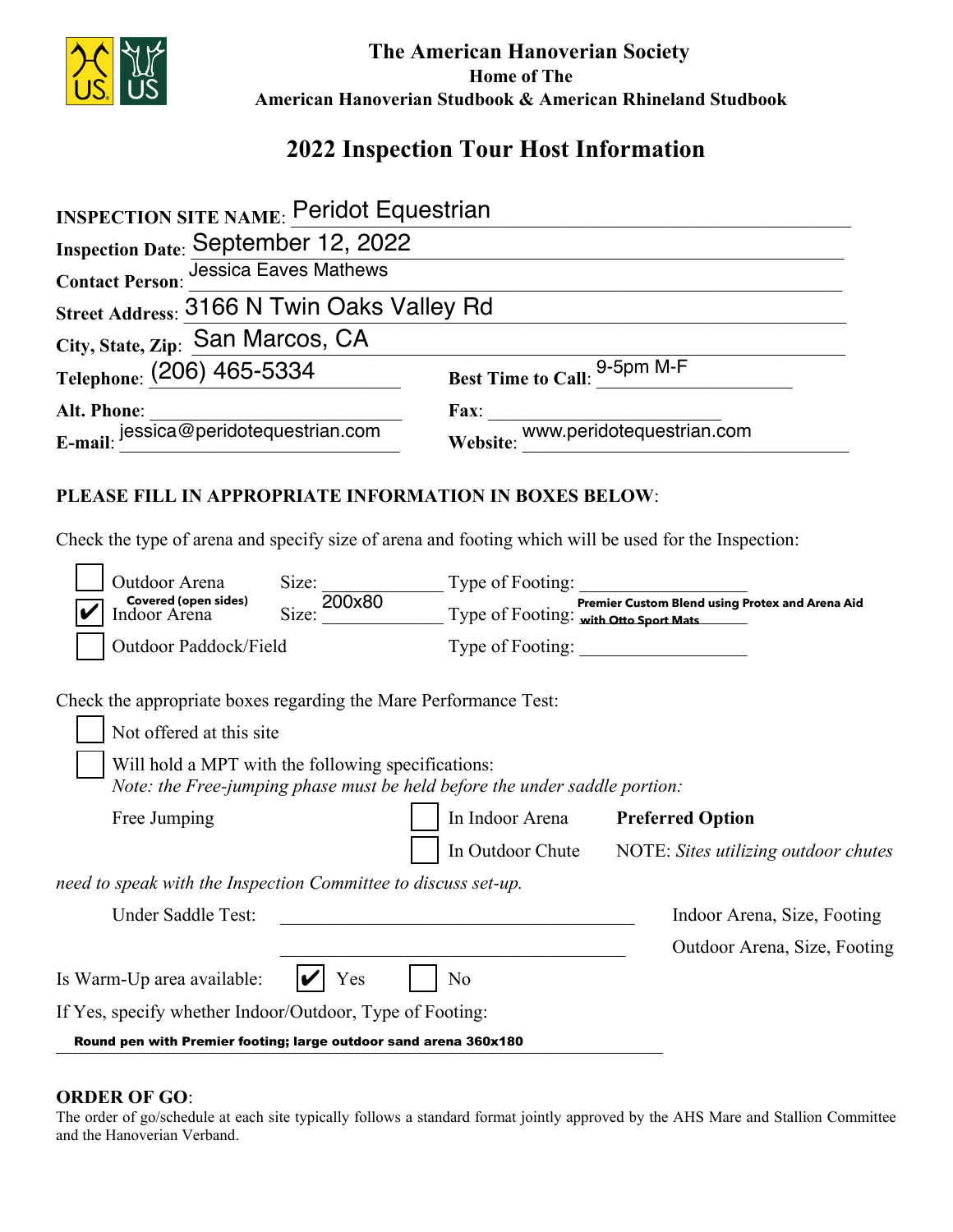- **Registration**
- Mare Performance Test Free Jumping
- Inspection of non-Hanoverian Mares
- Under saddle portion of the MPT
- Inspection of Hanoverian Mares
- Foal Presentations
- **Futurity Classes**

**TIME SCHEDULE:** Note: The time schedule may be revised closer to the inspection date by the Site Host and *the AHS Inspection Committee based upon site entries (number of horses) and the finalized travel schedule.* 

| September 11th 3pm. Arrangements can be made if earlier needed.<br>Earliest Day/Arrival Time:                                      |  |
|------------------------------------------------------------------------------------------------------------------------------------|--|
| Registration Estimated Start Time: At discretion of AHS judges                                                                     |  |
| Inspection Estimated Start Time: At discretion of AHS judges                                                                       |  |
|                                                                                                                                    |  |
| <b>HOST SITE DETAILS:</b><br><b>Stabling/Veterinarian/Fee Policy</b><br>Will Stabling be Available?<br>$ V $ Yes<br>N <sub>o</sub> |  |
| Yes<br>N <sub>o</sub><br>If yes, please answer the following: Is Stabling Limited?                                                 |  |
| Type of Stalls Available: 10x20 portables; 12x12 permanent                                                                         |  |
| \$ __________ / per stall per night<br>Cost, if applicable:                                                                        |  |
| \$ for the day                                                                                                                     |  |
|                                                                                                                                    |  |
| No Charge for Stabling                                                                                                             |  |
| per horse OR<br>Grounds Fee is<br>per owner OR<br>per trailer<br>no grounds fee                                                    |  |
| Number of Stalls Available:                                                                                                        |  |
| 5<br>(number) permanent stalls available on grounds                                                                                |  |
| 6<br>(number) temporary stalls available on grounds                                                                                |  |
| (number) of permanent stalls available miles from site                                                                             |  |
| (number) of temporary stalls available miles from site.                                                                            |  |
| Type of Bedding:<br><b>Straw</b>                                                                                                   |  |
| Shavings                                                                                                                           |  |
| Other <i>(please specify)</i>                                                                                                      |  |
| Bedding/Hay available for purchase on grounds:<br>Yes<br>No.<br>V                                                                  |  |

If there are any additional stabling notes/restrictions, please explain:

horse (or mare & current year foal combination) will pay a grounds fee. Stalls, if requested, will be assigned at Peridot's Horse Owner will provide their own hay/feed (and will be responsible for feeding/watering their horses while on the property). Each discretion. Horse owner will pay for grooming/braiding (or groom/braid themselves). Handler travel fee, if any, will be allocated among all horses as an addition to the grounds fee. Handlers will set his or her own fees. Grooms/braiders will set his or her own fees. Horse owners are responsible for paying all fees directly to Groom/Braiders and Handlers. Peridot is arranging for them to be available as a courtesy for Horse Owners and is not responsible for paying any portion of those fees. Please let us know in advance how many shavings/bales of Timothy hay you would like to order.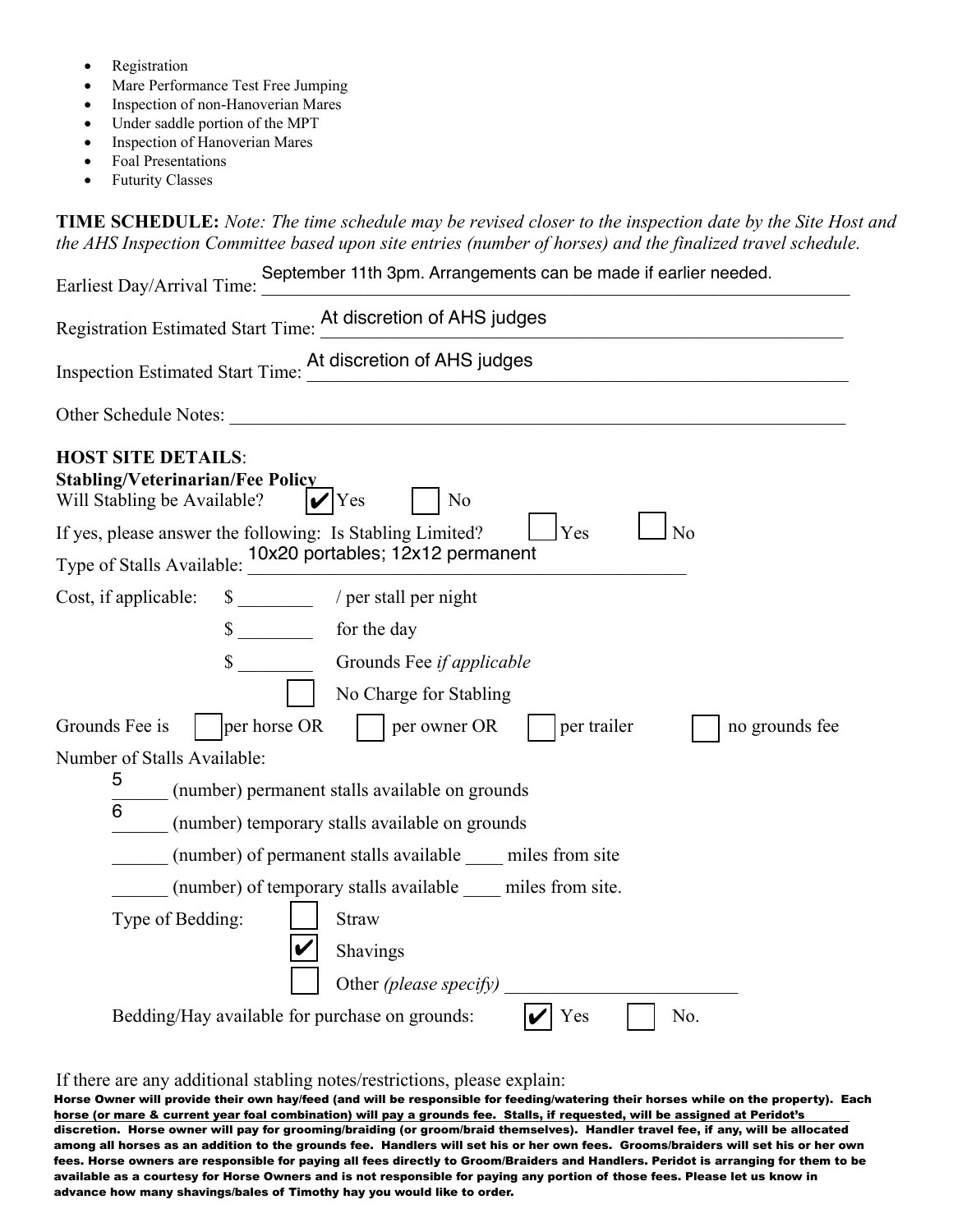If there are any restrictions regarding arrival schedule, please explain: no earlier than 3pm the night before inspection (call us if you need an earlier arrival time)

| Make Stabling Checks Payable to:              | Peridot Equestrian                                                                                       |              |
|-----------------------------------------------|----------------------------------------------------------------------------------------------------------|--------------|
|                                               | Payment should be made: At time of reservations                                                          | Upon arrival |
| Refund policy: natural disaster.              | No refunds after September 5th, unless the inspection is canceled due to COVID or community emergency or |              |
| Name of Veterinarian who will be on call: TBD |                                                                                                          |              |
| Veterinarian's Telephone Number:              |                                                                                                          |              |
|                                               |                                                                                                          |              |

## BRANDING:

| It is the responsibility of the host to either provide or arrange for the provision of a blacksmith's forge. <i>Note</i> : |     |
|----------------------------------------------------------------------------------------------------------------------------|-----|
| Due to damage to brands, charcoal fires, pipes, gas grills and/or acetylene torches will not be used in lieu of            |     |
| <i>a forge.</i> NO EXCEPTIONS.                                                                                             | TBD |
| Name of individual who will provide a blacksmith's forge:                                                                  |     |

## **ACCOMMODATIONS:**

Please list two or three motels within easy travel distance of your inspection. We recommend including at least a couple of national chains such as Holiday Inn, Best Western, or Comfort Inn and Suites.

| <b>Fairfield Inn &amp; Suites</b>                                                                                                                                                                                                                    | (760) 891-0111<br>Phone:                                                   | 4.9<br>Miles from Site:                                                                                                                                                                                                                               |
|------------------------------------------------------------------------------------------------------------------------------------------------------------------------------------------------------------------------------------------------------|----------------------------------------------------------------------------|-------------------------------------------------------------------------------------------------------------------------------------------------------------------------------------------------------------------------------------------------------|
| Hampton Inn San Marcos                                                                                                                                                                                                                               | (760) 736-9249<br>Phone:                                                   | 5.2<br>Miles from Site:                                                                                                                                                                                                                               |
| La Costa Resort and Spa                                                                                                                                                                                                                              | (760) 438-9111<br>Phone                                                    | 13<br>Miles from Site:                                                                                                                                                                                                                                |
| <b>OTHER INFORMATION:</b><br>This site will be limited to number of horse OR                                                                                                                                                                         | No Limit                                                                   |                                                                                                                                                                                                                                                       |
| Health Requirements for incoming horses:<br>$ \boldsymbol{\mathcal{V}} $<br><b>Coggins Test</b><br>Health Certificate<br>Coggins/Health Cert if coming from outside of California; For all, vaccines within one year as recommended by their own vet | Other, explain on next line:                                               |                                                                                                                                                                                                                                                       |
| Will Food be Available? If Yes, Available<br>Food will not be available.<br>Spectator Seating Available Near Arena<br>No Dogs on Grounds;<br>Parking Limited OR<br>dirt/gravel<br>Type of Parking Surface:                                           | For Purchase; OR<br>Dogs welcome but must be leashed.<br>Parking Extensive | Compliments of Host<br>We will provide light snacks and<br>drinks. For meals: There are lots of places<br>nearby to order out - Panera, In & Out<br>Burger, Tina's Deli, etc Door Dash can<br>also deliver to the farm, if you need a<br>bigger meal. |
| Any Restrictions on lengths of trailers coming in: If so, specify:                                                                                                                                                                                   |                                                                            | Please call to make arrangements for trailers.<br>We are limited in how much room we have<br>for additional trailers.                                                                                                                                 |